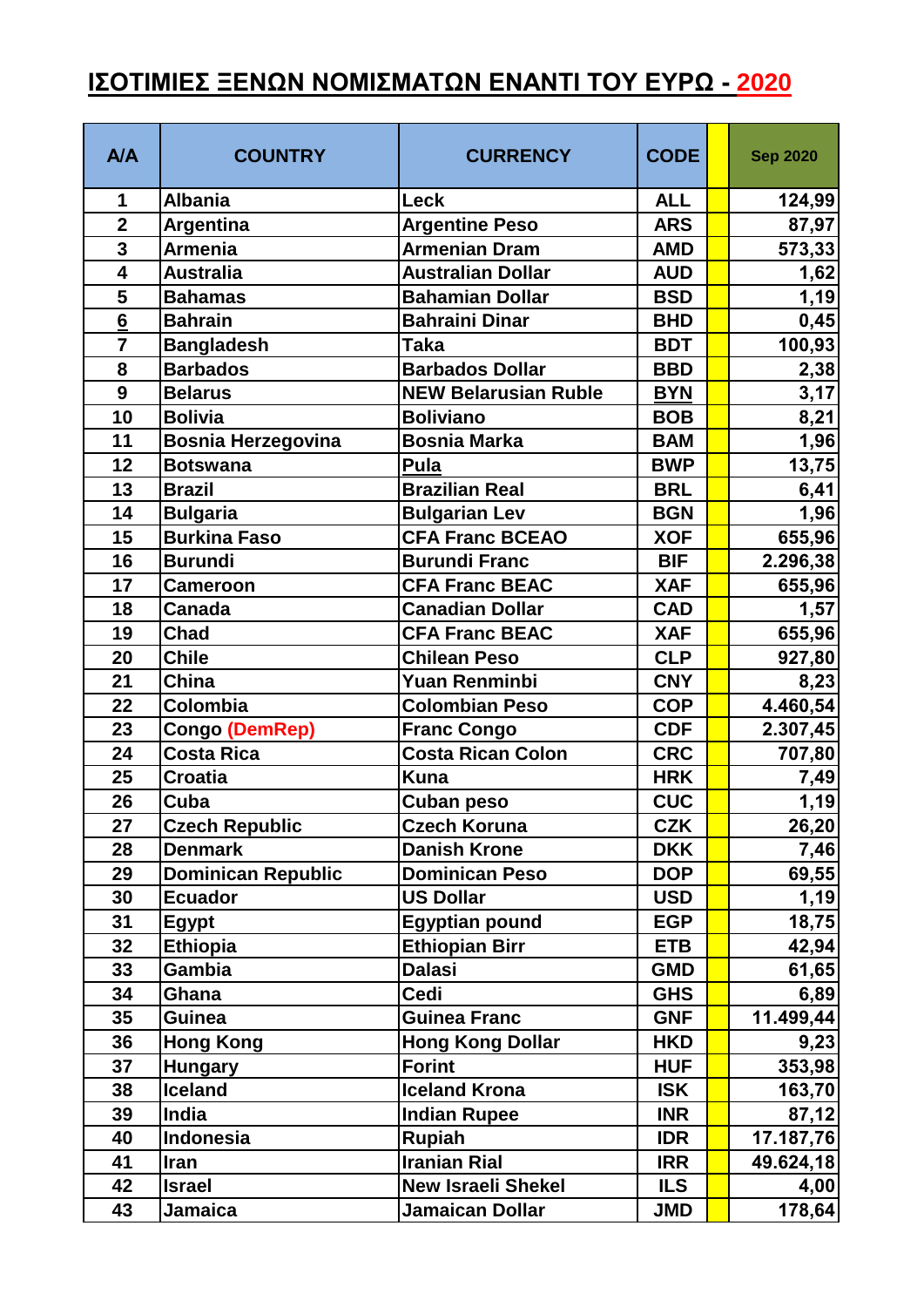| <b>A/A</b> | <b>COUNTRY</b>      | <b>CURRENCY</b>           | <b>CODE</b> | <b>Sep 2020</b> |
|------------|---------------------|---------------------------|-------------|-----------------|
| 44         | Japan               | <b>Japanese Yen</b>       | <b>JPY</b>  | 125,75          |
| 45         | Jordan              | Jordanian Dinar           | <b>JOD</b>  | 0,84            |
| 46         | <b>Kazakhstan</b>   | Tenge                     | <b>KZT</b>  | 500,26          |
| 47         | Kenya               | <b>Kenyan Shilling</b>    | <b>KES</b>  | 128,87          |
| 48         | <b>Kuwait</b>       | Kuwaiti Dinar             | <b>KWD</b>  | 0,36            |
| 49         | Lebanon             | <b>Lebanese Pound</b>     | <b>LBP</b>  | 1.799,81        |
| 50         | Libya               | <b>Libyan Dinar</b>       | <b>LYD</b>  | 1,63            |
| 51         | <b>Madagascar</b>   | <b>Malagasy Ariary</b>    | <b>MGA</b>  | 4.581,76        |
| 52         | <b>Malawi</b>       | <b>Kwacha</b>             | <b>MWK</b>  | 876,93          |
| 53         | <b>Malaysia</b>     | <b>Malaysian Ringgit</b>  | <b>MYR</b>  | 4,99            |
| 54         | <b>Maldive Is.</b>  | <b>Rufiyaa</b>            | <b>MVR</b>  | 18,34           |
| 55         | <b>Mauritania</b>   | Ouguiya                   | <b>MRU</b>  | 45,32           |
| 56         | <b>Mauritius</b>    | <b>Maur Rupee</b>         | <b>MUR</b>  | 47,15           |
| 57         | <b>Mexico</b>       | <b>Mexican Peso</b>       | <b>MXN</b>  | 25,90           |
| 58         | <b>Moldova</b>      | <b>Moldovan Leu</b>       | <b>MDL</b>  | 20,02           |
| 59         | <b>Mongolia</b>     | <b>Tugrik</b>             | <b>MNT</b>  | 3.398,48        |
| 60         | <b>Morocco</b>      | <b>Moroccan Dirham</b>    | <b>MAD</b>  | 10,91           |
| 61         | <b>Mozambique</b>   | <b>Meticai</b>            | <b>MZN</b>  | 85,24           |
| 62         | <b>Namibia</b>      | <b>Namibian Dollar</b>    | <b>NAD</b>  | 19,72           |
| 63         | <b>Nepal</b>        | <b>Nepalese Rupee</b>     | <b>NPR</b>  | 141,36          |
| 64         | <b>New Zealand</b>  | <b>New Zealand Dollar</b> | <b>NZD</b>  | 1,77            |
| 65         | Nicaragua           | <b>Cordoba Oro</b>        | <b>NIO</b>  | 41,49           |
| 66         | <b>Niger Rep</b>    | <b>CFA Franc BCEAO</b>    | <b>XOF</b>  | 655,96          |
| 67         | <b>Nigeria</b>      | <b>Naira</b>              | <b>NGN</b>  | 460,09          |
| 68         | <b>Norway</b>       | Norwegian Krone           | <b>NOK</b>  | 10,47           |
| 69         | Oman                | <b>Rial Omani</b>         | <b>OMR</b>  | 0,46            |
| 70         | <b>Pakistan</b>     | Pakistan Rupee            | <b>PKR</b>  | 196,40          |
| 71         | Panama              | <b>Balboa</b>             | <b>PAB</b>  | 1,19            |
| 72         | Peru                | <b>Nuevo Sol</b>          | <b>PEN</b>  | 4,21            |
| 73         | <b>Philippines</b>  | <b>Philippine Peso</b>    | <b>PHP</b>  | 57,79           |
| 74         | <b>Poland</b>       | <b>Zloty</b>              | <b>PLN</b>  | 4,39            |
| 75         | Qatar               | <b>Qatari Riyal</b>       | QAR         | 4,34            |
| 76         | Romania             | <b>New Leu</b>            | <b>RON</b>  | 4,81            |
| 77         | <b>Russia</b>       | <b>Russian Ruble</b>      | <b>RUB</b>  | 88,23           |
| 78         | Rwanda              | <b>Rwanda Franc</b>       | <b>RWF</b>  | 1.149,29        |
| 79         | Saudi Arabia        | <b>Saudi Riyal</b>        | <b>SAR</b>  | 4,47            |
| 80         | Senegal             | <b>CFA Franc BCEAO</b>    | <b>XOF</b>  | 655,96          |
| 81         | <b>Serbia</b>       | <b>Dinar</b>              | <b>RSD</b>  | 117,93          |
| 82         | <b>Seychelles</b>   | <b>Seychelles Rupee</b>   | <b>SCR</b>  | 21,27           |
| 83         | <b>Sierra Leone</b> | Leone                     | <b>SLL</b>  | 11.816,87       |
| 84         | <b>Singapore</b>    | <b>Singapore Dollar</b>   | <b>SGD</b>  | 1,62            |
| 85         | <b>South Africa</b> | Rand                      | <b>ZAR</b>  | 19,74           |
| 86         | <b>South Korea</b>  | Won                       | <b>KRW</b>  | 1.405,46        |
| 87         | Sri Lanka           | <b>Sri Lanka Rupee</b>    | <b>LKR</b>  | 221,61          |
| 88         | <b>Sudan Rep</b>    | <b>Sudanise Pound</b>     | <b>SDG</b>  | 65,82           |
| 89         | <b>Swaziland</b>    | Lilangeni                 | <b>SZL</b>  | 19,72           |